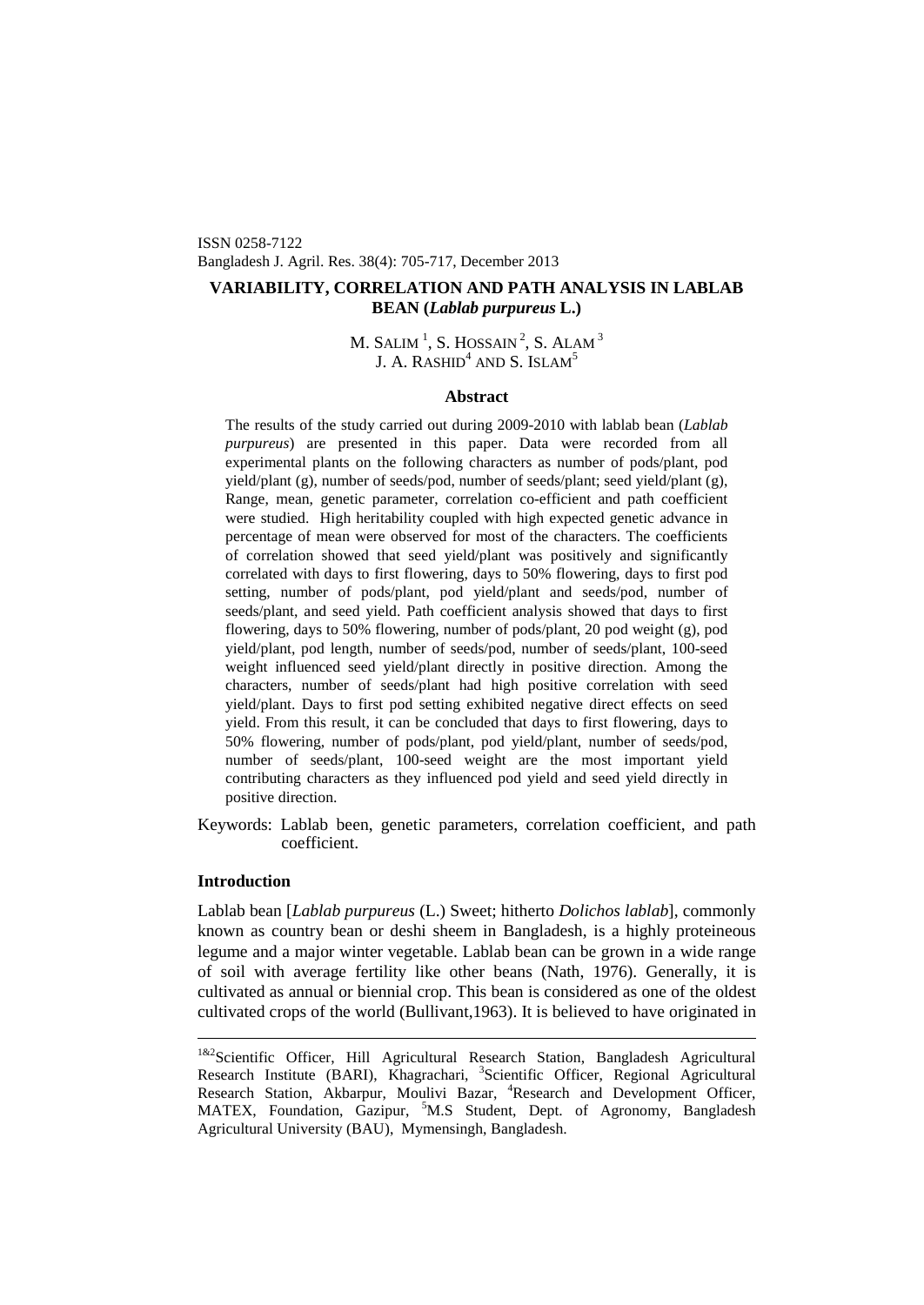Indian subcontinent (Nath, 1976; Purseglove, 1977; Yamaguchi, 1983; Chakravarty, 1986; Katyal and Chandha, 1988; and Chowdhury *et al.,* 1989). In Bangladesh, Chittagong and coastal regions are, especially reputed for its cultivation (CFLIP, 1988). In Bangladesh, it has many local names, such as Chhoi, Uri, Ushi as well as Sheem (CFLIP, 1988). The production of bean in our country was 83 thousand metric tons during 2006-2007.

The average yield of lablab bean in Bangladesh is very low (4.8 tons per hectare) compared to that (10 t/ha) in global context. This low yield status is attributed to the lack of prescribed production practices and lack of high potential varieties. Most of the varieties grown in Bangladesh are photoperiod sensitive and timely fixed with indeterminate growth habit. They only flower and produce edible pods during winter season under short day length.

Heritability estimates excluding the genotype-sowing date interaction, variation from the total variance would be more appropriate for prediction of genetic advance upon selection. Information on the genetic advance of yield components and correlation coefficients among themselves from the same population under differential sowing conditions is of practical crop breeding implication. From this paper, we have tried to find out the important genetic parameters relevant to pod yield and useful traits and examine interrelationship among characters contributing to pod and seed yield.

#### **Materials and Method**

The experimental plot was located at the Genetics and Plant Breeding Experimental Farm, Bangladesh Agricultural University (BAU), Mymensingh, and the period was from August 2009 to April 2010. Sixty-six climbing genotypes were used in the experiment. The seeds were collected from the Lablab Bean Research Programme of Genetics and Plant Breeding Department, BAU. The materials included a number of advanced lines along with parental genotypes and land races. The experimental plots were prepared by digging pits about one week before sowing. Pits were spaced 2.0 m both between rows and within rows. Each pit was fertilized with 10.0 g Urea, 30.0 g TSP (Triple Super Phosphate), and 20.0 g MP (Muriate of Potash). Fertilizers were well mixed with the soil of the pits. The design was RCB with three replications. The seeds were sown on 14 August 2009. In each pit, 3 to 4 seeds were sown, but only one plant retained after germination. The young growing plant was supported by a single bamboo stake in each pit. Weeding was done at 25 and 50 days after sowing. Harvesting of green edible pods was started in the 2nd week of January 2010 and continued up to middle of April 2010. Data were recorded from all experimental plants on days to first flowering, days to 50% flowering, days to first pod setting, number of pods/plant, 20-pod weight (g), pod yield/plant (g), pod length (cm), number of seeds/pod, number of seeds/plant, 100-seed weight (g), seed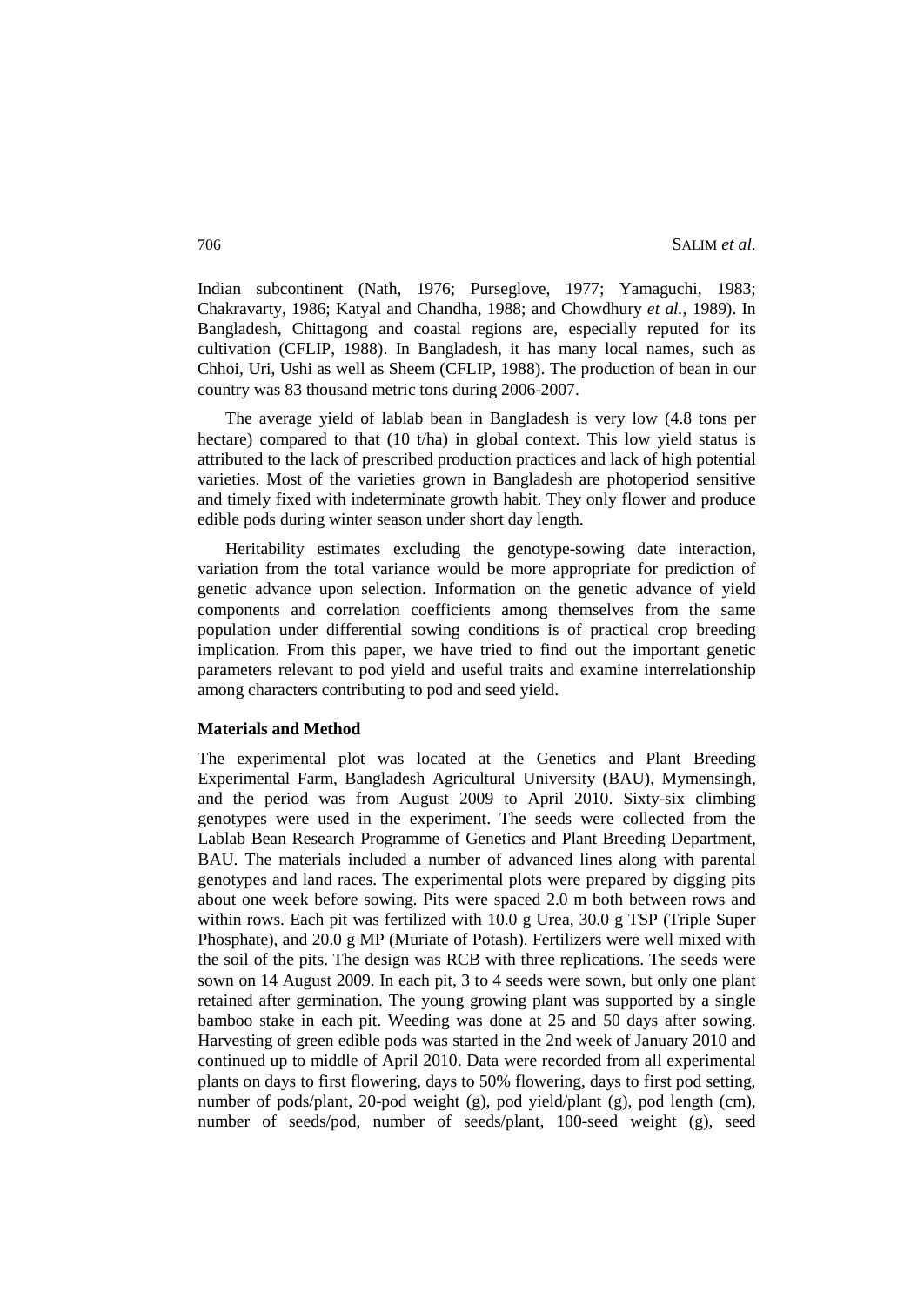yield/plant (g), range, mean, genetic parameter, correlation coefficient, and path coefficient analysis.

#### **Results and Discussion**

Genetic parameters, such as the genotypic variance  $(\sigma_g^2)$ , phenotypic variance (<sup>o2</sup><sub>p</sub>), genotypic coefficient of variation (GCV), phenotypic coefficient of variation (PCV), heritability  $(h<sup>2</sup><sub>b</sub>)$ , expected genetic advance (GA), and expected genetic advance in percentage of mean (GA%) were estimated for all the characters under study (Table 2). The heritability was categorized as suggested by Robinson *et al.* (1949), while genetic advance by Johnson *et al.* (1955). All the characters showed marked differences between GCV and PCV estimates indicating that substantial variation for these characters was contributed by environmental components. Seed yield/plant had the highest GCV (66.39%). Most of the characters displayed high heritability in the study. These high heritabilities might be attributed to genetic diversity and variation. Days to first flowering (DF) had high heritability (97.99%) with limited GCV (16.04%); similar result was observed by Rahman (1989). Kabir and Sen (1987) also found high heritability  $\binom{2}{h}$  for days to flowering. Further, DF (Days to flowering) showed moderate GA in percentage of mean (32.71%). Days to first pod setting showed high heritability with low GCV and moderate GA. This result indicated that selection for days to first pod setting within these genotypes might not be effective. In the present study, number of seeds/pod had moderately low  $h<sub>b</sub><sup>2</sup>$ (35.40%) with moderately low GCV (13.88%) and moderately low GA (17.01%). Rahman *et al.* (1988) reported low heritability coupled with low genetic gain for number of seeds/pod. The values of genotypic and phenotypic coefficients of variation for seed yield/plant were high 66.39% and 70.37%, respectively, and the difference between those was low suggesting limited influence of the environment for the expression of this character.

Very high estimates of both  $h_b^2$  (99.92%) and genetic advance (132.98%) registered for number of pods/plants suggesting that this character was predominantly controlled by additive genes, therefore, highly heritable. Nahar and Newaz (2005) also found similar results; Rahman (1989) observed very high  $h<sup>2</sup>_{b}$  coupled with high GCV for number of pods/plant. Pod yield/plant also displayed high  $h_b^2$  (99.87%), high GA (130.07%), and GCV (63.18%). The high estimates of these genetic parameters suggested that pod yield/plant was genetically controlled with little environmental influence. Similar results were observed by Nahar and Newaz (2005). Twenty green pod weight displayed negligible difference between GCV and PCV suggesting environment had little effect for its expression. The high  $h<sup>2</sup>_{b}$  (98.08%) estimate coupled with high GA (52.62%) indicated the involvement of additive genes for the control of this character. Ali *et al*. (2005) found high heritability for pod weight. The moderately high  $h<sup>2</sup>_{b}$  (76.64%) coupled with moderately high GA (42.13%) in pod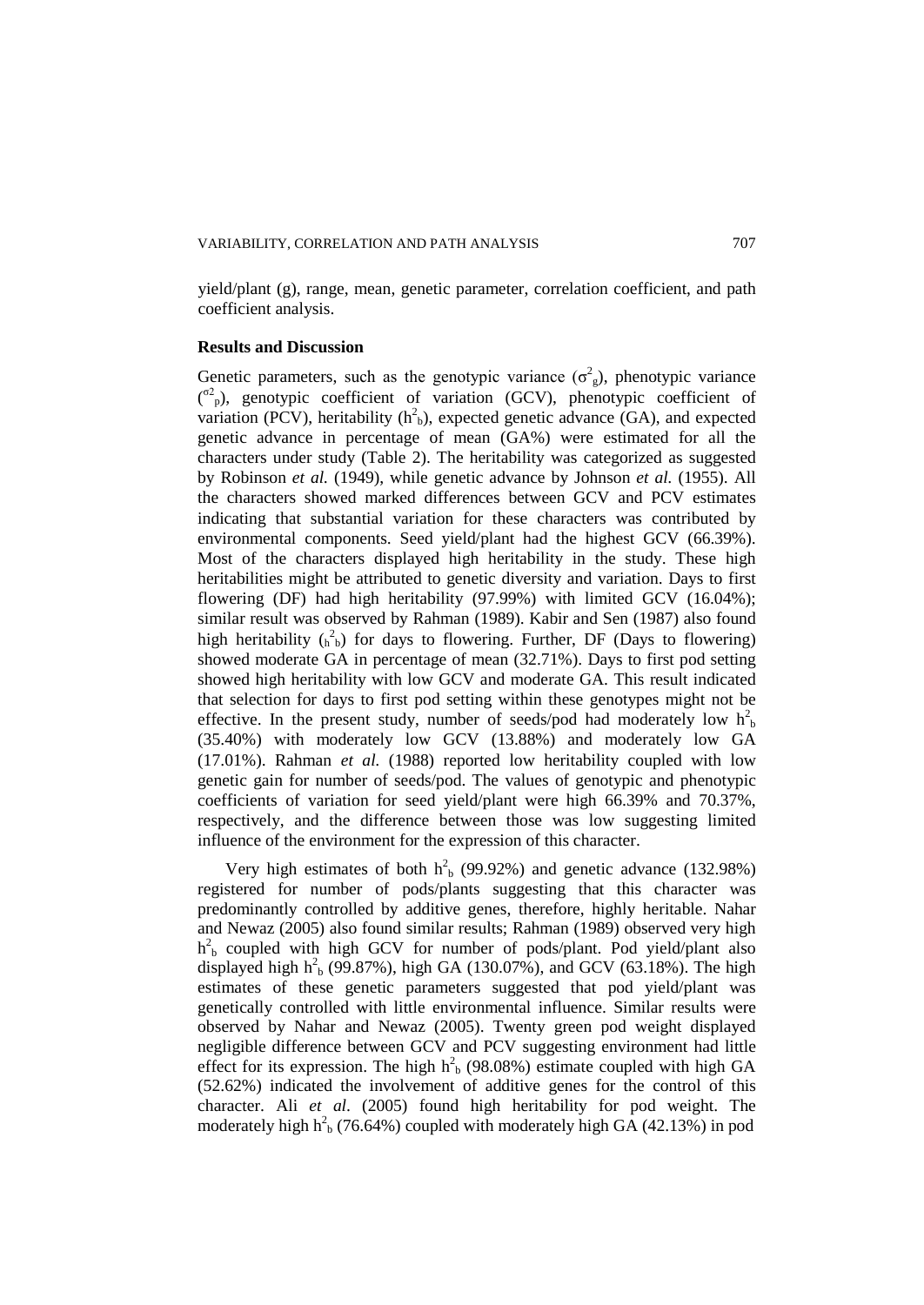| Characters                             | Genotypic<br>Variance | Phenotypic<br>variance | Genotypic<br>coefficient<br>of<br>variation<br>(% ) | Phenotypc<br>coefficient of<br>variation (%) | Heritability<br>$(h_{b}^{2})$ | <b>GA</b>   | GA%    |
|----------------------------------------|-----------------------|------------------------|-----------------------------------------------------|----------------------------------------------|-------------------------------|-------------|--------|
| Days to $1st$<br>flowering             | 229.65                | 234.35                 | 16.04                                               | 16.20                                        | 97.99                         | 30.90       | 32.71  |
| Days to 50%<br>flowering               | 183.23                | 189.38                 | 13.06                                               | 13.28                                        | 96.75                         | 27.43       | 26.46  |
| Days to 1 <sup>st</sup> pod<br>setting | 171.07                | 175.88                 | 11.84                                               | 12.00                                        | 97.27                         | 26.57       | 24.05  |
| No. of<br>pods/plant                   | 2609.44               | 2611.54                | 64.58                                               | 64.60                                        | 99.92                         | 105.19      | 132.98 |
| 20-pod wt                              | 2808.13               | 2863.19                | 25.79                                               | 26.04                                        | 98.08                         | 108.11      | 52.62  |
| Pod yield/plant 257310.37              |                       | 257656.33              | 63.18                                               | 63.22                                        | 99.87                         | 1044.2<br>5 | 130.07 |
| Pod length                             | 5.85                  | 7.63                   | 23.36                                               | 26.68                                        | 76.64                         | 4.36        | 42.13  |
| No. of seeds/<br>pod                   | 0.36                  | 1.03                   | 13.88                                               | 23.33                                        | 35.40                         | 0.74        | 17.01  |
| No. of seeds/<br>plant                 | 46225.56              | 52412.7                | 62.98                                               | 67.06                                        | 88.20                         | 415.94      | 121.3  |
| 100-seed wt                            | 111.07                | 113.49                 | 15.33                                               | 15.49                                        | 97.87                         | 21.48       | 31.23  |
| Seed yield/<br>plant                   | 23591.27              | 26506.4                | 66.39                                               | 70.37                                        | 89.00                         | 298.50      | 129.01 |

**Table 1. Estimates of genetic parameters for yield and yield contributing characters of 66 genotypes of lablab bean.**

length indicated the importance of both additive and non-additive genetic effects for the control of this character. Selection for this character would, therefore, be moderately effective. Rahman (1989) observed fairly high  $h<sup>2</sup><sub>b</sub>$  for pod length with limited GCV. The high estimate of  $h_b^2$  (97.87%) and moderately high GA (31.23%) of 100-seed weight indicated the importance of additive genetic effect for the control of this character. Raffi and Nath (2004) also found similar result in drybean. The PCV (64.60%) for number of pods/plant was higher than the GCV (64.58%). The difference between these parameters was nil suggesting environment had little or no role on the number of pods/plant for its expression. High  $h_b^2$  (99.92%) and high GA (132.98%) for this trait indicated the importance of additive genetic effect for the control of this character.The difference between genotypic and phenotypic coefficients of variation for pod yield/plant was virtually nil (Table 2) pointing little or no influence of environment on pod yield/plant. The high  $h_b^2$  (99.87%) and high GA (130.07%) for pod yield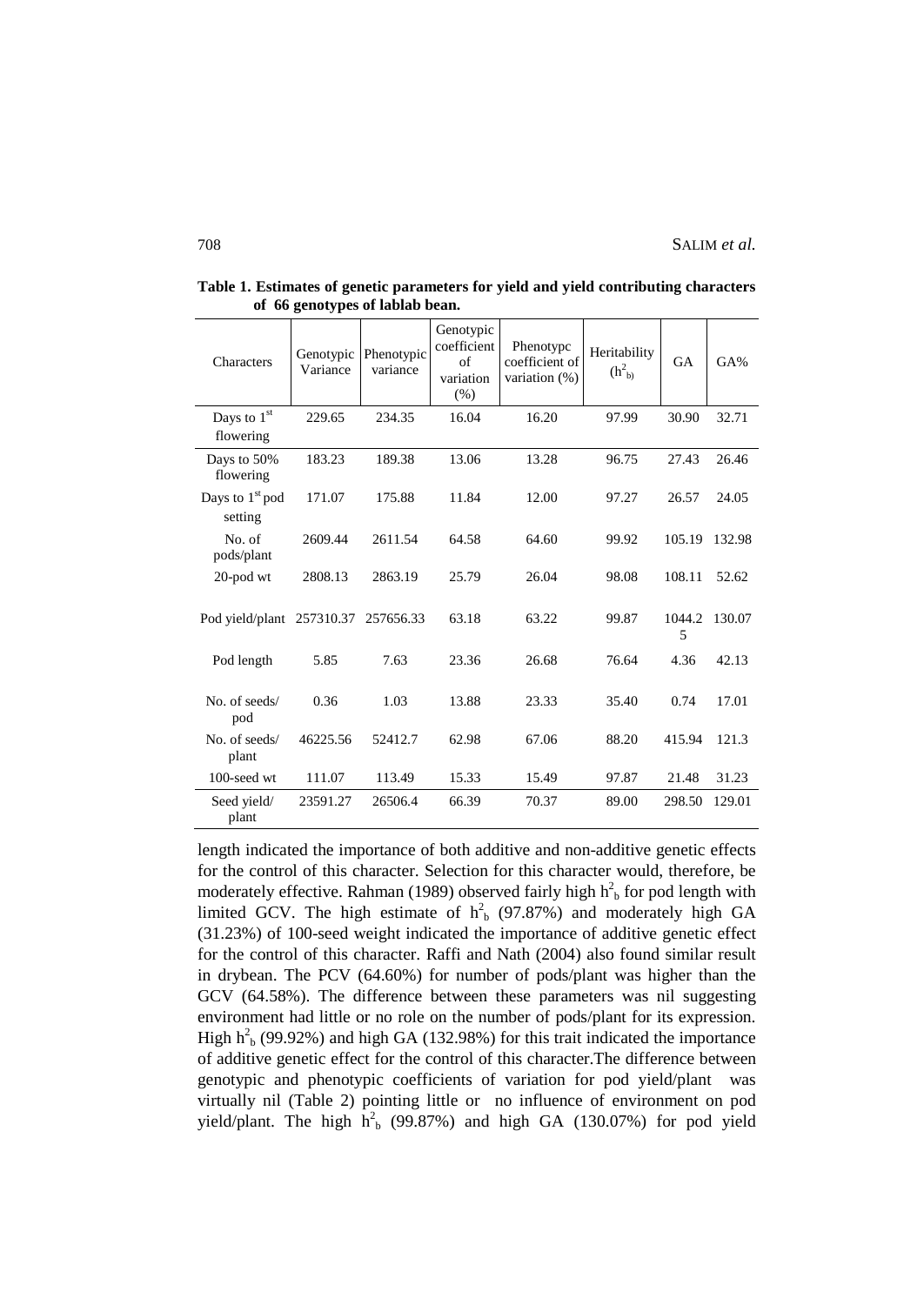suggested that selection for this character would be effective. Rahman (1989) observed moderate  $h_b^2$  with high GCV for edible pod yield/plant. Heritability estimates may be of great help for selection on the basis of phenotypic performances. High heritability along with high expected genetic advance is usually more useful in predicting the resultant effect for selecting the best individuals than heritability alone (Johnson *et al*., 1955). Swarup and Chaugale (1962) observed that heritability was not always an indication of high genetic advance.

To have more clear understanding of the variation present in the experimental materials, variability parameters, such as range (min./max. values), overall mean, variance, and coefficient of variation were estimated for all the characters.

## **Genotypic and phenotypic correlations**

Genotypic and phenotypic correlation coefficients among various characters are shown in Table 4. In most of the cases, the genotypic correlation coefficients were higher than the corresponding phenotypic correlation values, which suggested that the association of these characters had largely been influenced and regulated by genotypic cause rather than by environmental factors. In this investigation, pod yield showed moderately significant correlation coefficients with days to first flowering in genotypic level but non-significant positive correlation at phenotypic level. Rahman (2002) reported that pod yield/plant was positively and significantly correlated with days to first flowering. Number of pods/plant displayed significant positive correlation with seed yield/plant, number of seeds/plant and pod yield/plant at 1% level of probability at phenotypic and genotypic levels but negatively correlated with 20-pod weight, pod length, number of seeds/pod. 20-pod weight was positively correlated with pod yield/plant and pod length at both genotypic and phenotypic levels. Pod yield/plant showed strong significant positive correlation with number of seeds/plant and seed yield/plant at 1% level of probability. Again pod yield/plant had non-significant positive correlation with pod length and number of seeds/pod but significant negative correlation with100-seed weight at 5% level of probability. Number of seeds/plant was strongly and positively correlated with seed yield/plant at both genotypic and phenotypic levels, but negatively correlated with 100-seed weight. Hundred-seed weight was positively correlated with seed yield/plant. Similar result was also found in dry bean by Raffi and Nath (2004). The result of the present study showed that days to  $1<sup>st</sup>$  flowering, number of pods/plant and 20-pod weight had highly significant positive correlation with pod yield/plant in both genotypic and phenotypic levels. Mishra *et al.* (1996) reported significant positive collation between seeds/pod and pod yield.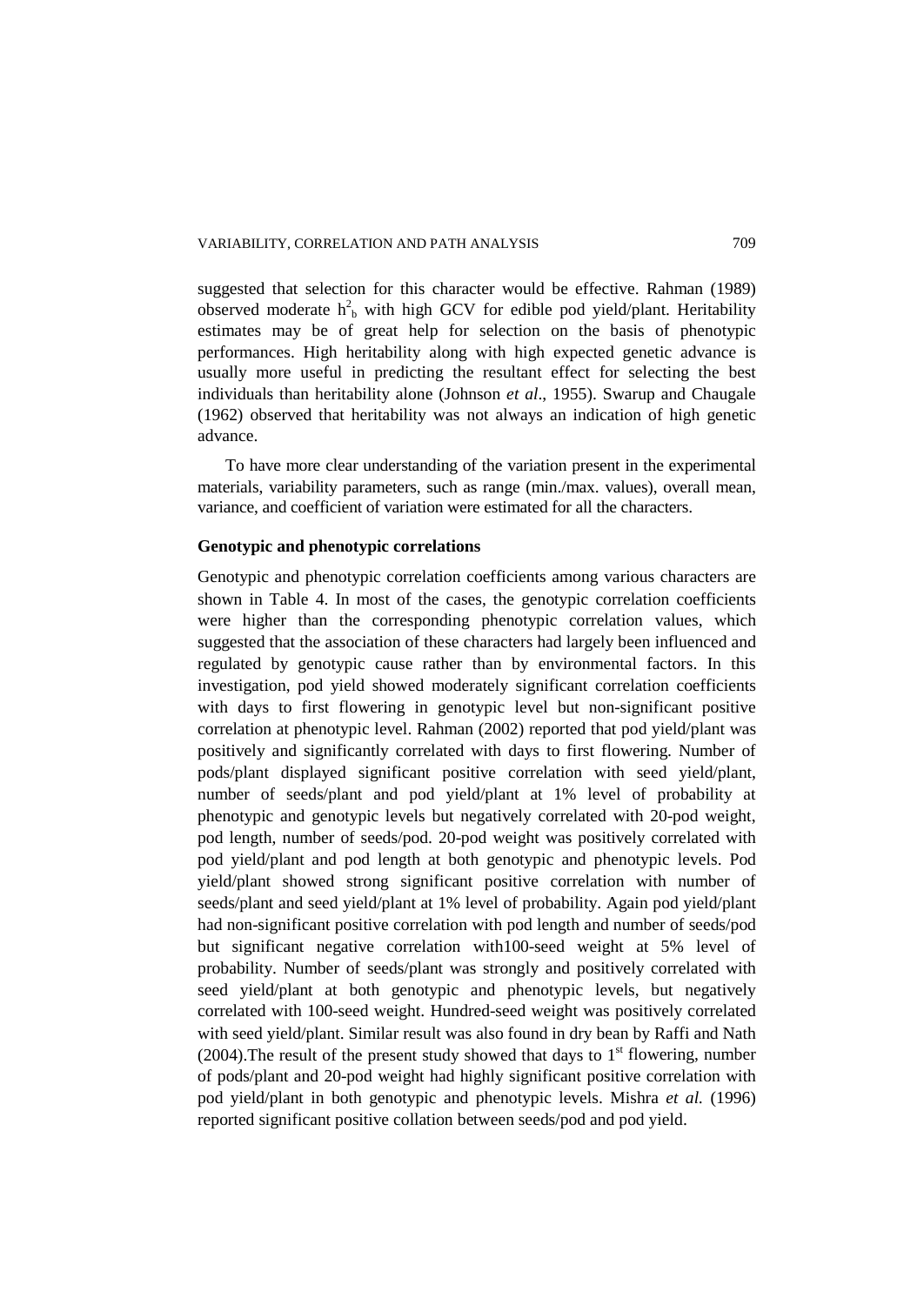| Parameters       | Days to<br>1 <sup>st</sup><br>flowering | Days to<br>50%<br>flowering | Days to<br>$1st$ pod<br>setting     | No. of<br>pods/<br>plant | 20 pod wt<br>(g)     | Pod<br>yield/<br>plant | Pod<br>length<br>(cm) | No. of<br>seeds/<br>pod | No. of<br>seeds/<br>plant | $100$ -seed<br>wt       | Seed<br>yield/<br>plant |
|------------------|-----------------------------------------|-----------------------------|-------------------------------------|--------------------------|----------------------|------------------------|-----------------------|-------------------------|---------------------------|-------------------------|-------------------------|
| Maximum          | 119.33                                  | 131.00                      | 141.67                              | 254.00                   | 377.67               | 2049.35                | 21.33                 | 6.00                    | 1035.67                   | 83.33                   | 820.25                  |
| value            | $(DS-118)$                              | $(DS-118)$                  | $(DS-118)$                          | $(DS-112)$               | $(DS-99)$            | $(DS-151)$             | $(DS-99)$             | $(DS-19,$               | $(DS-151)$                | (DSN-                   | $(DS-151)$              |
|                  | $DS-10/B$                               |                             |                                     |                          |                      |                        |                       | $DS-99$                 |                           | 16)                     |                         |
| Minimum<br>value | 59.33<br>$(KBS-7)$                      | 64.33<br>$(KBS-7)$          | 71.00<br>$(KBS-1\times$<br>$DS-167$ | 9.00<br>$(DS-27)$        | 110.67<br>$(DS-118)$ | 89.92<br>$(DS-36)$     | 5.00<br>$(DS-112)$    | 2.67<br>$(DS-113)$      | 45.00<br>$(DS-27)$        | 39.67<br>$(DS-$<br>143) | 35.37<br>$(DSN-27)$     |
| LSD(.01)         | 4.627                                   | 5.293                       | 4.681                               | 3.092                    | 15.84                | 39.70                  | 2.850                 | 1.741                   | 167.9                     | 3.320                   | 115.2                   |
| CV(%)            | 2.29                                    | 2.39                        | 1.98                                | 1.83                     | 3.61                 | 2.32                   | 12.90                 | 12.75                   | 13.04                     | 2.26                    | 14.34                   |

**Table 2. Maximum and minimum values of representing different characters of mean performance across 66 genotypes of lablab bean.**

# SALIM *et al.*

710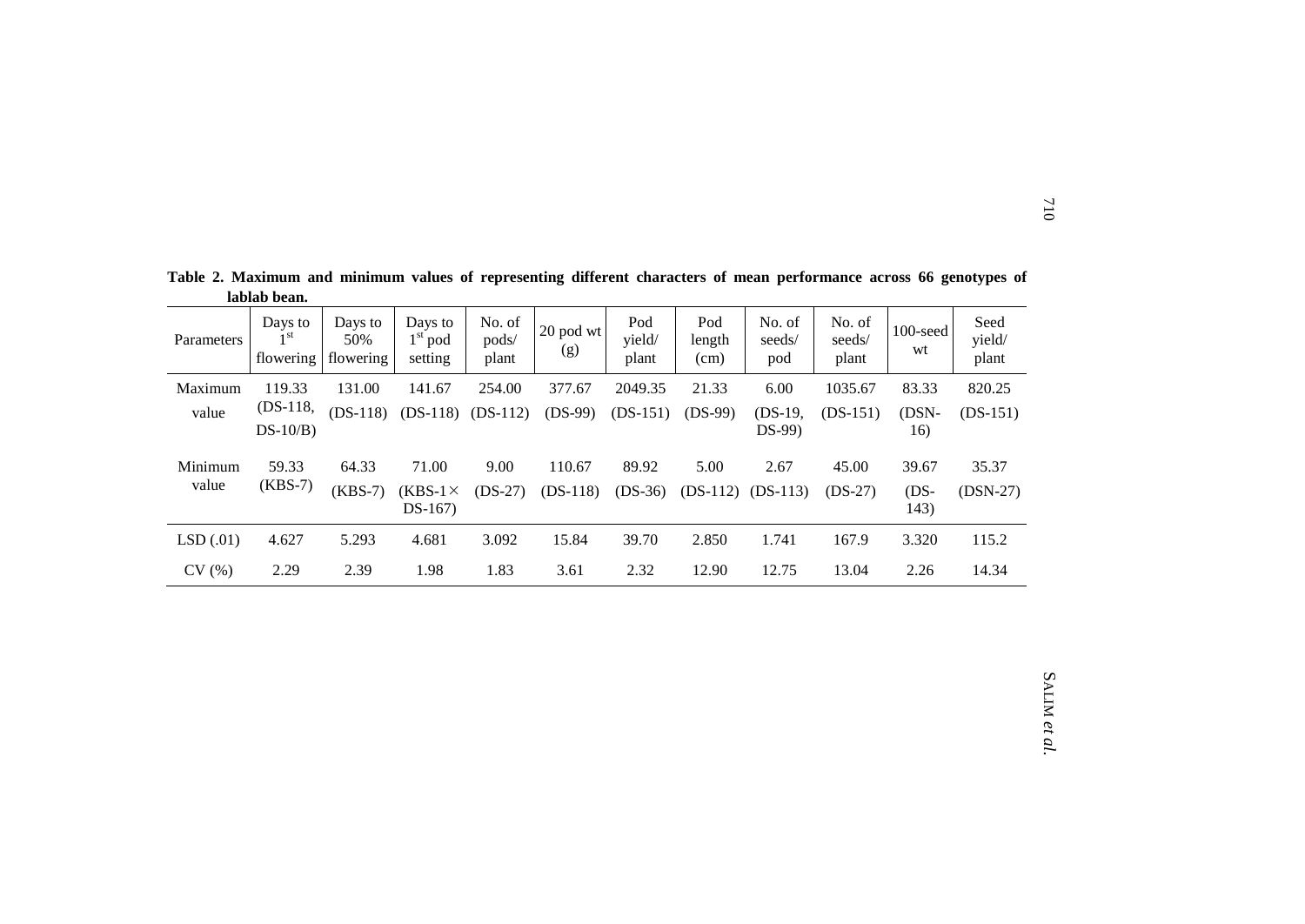#### VARIABILITY, CORRELATION AND PATH ANALYSIS 711

Path analysis: Seed yield is a complex quantitative trait attributed by a number of other component traits. Although correlation studies provide information about yield attributes but do not give an exact picture of relative importance of direct and indirect influence of the related characters towards yield. So in order to ascertain a clear picture of the interrelationship, how the yield attributes exercise their impact on yield and which of them converge on yield directly and indirectly, path analysis has been worked out. Path coefficients based on both genotypic and phenotypic values of 10 important yield contributing characters on seed yield are presented in Table 4 and 5. It appears that days to  $1<sup>st</sup>$  flowering, days to 50% flowering, days to  $1<sup>st</sup>$  pod setting, number of pods/plant, 20-pod weight, pod yield/plant, pod length, number of seeds/pod, number of seeds/plant, 100-seed weight influenced seed yield/plant directly in positive direction.

**Days to first flowering**: Analysis shows (Table 4 and 5) days to first flowering had positive direct effect on seed yield. Similar result was observed by Shinde and Dumbre (2001) in French bean. High positive indirect effects of days to first flowering on seed yield/plant was displayed through days to 50% flowering, number of pods/plant, 20-pod weight, pod yield/plant and number of seeds/plant. In spite of positive correlation with seed yield/plant, days to first flowering exhibited positive direct effect on seed yield, which had been offset by its positive and remarkable indirect effect on pod yield. But days to first flowering had negative and indirect correlation with days to  $1<sup>st</sup>$  pod setting, pod length, number of seeds/pod, and 100-seed weight.

**Days to 50% flowering**: Days to 50% flowering exhibited positive direct effect on seed yield/plant and it influenced the seed yield positively through its indirect effects via number of pods/plant, pod yield/plant, number of seeds/plant. But days to 50% flowering was negatively and indirectly correlated with days to  $1<sup>st</sup>$ pod setting, 20-pod weight, pod length, number of seeds/pod and 100-seed weight.

**Days to 1<sup>st</sup> pod setting**: Days to first pod setting displayed negative direct effect on seed yield/plant and it influenced seed yield positively through indirect effects via days to 50% flowering, number of pods/plant, pod yield/plant, number of seeds/plant.

**Number of pods/plant**: Pods/plant had the 2<sup>nd</sup> highest significant and positively direct effect on seed yield **(0.466)** and its correlation with seed yield was positive at the genotypic level. Positive direct effect on seed yield was also obtained by Rahman *et al*. (1988) in *Lablab purpureus.* The negative indirect effects of pods/plant on seed yield via days to first pod setting, pod length, 20 green pod weight, number of seeds/pod, and 100-seed weight reduced the correlation value.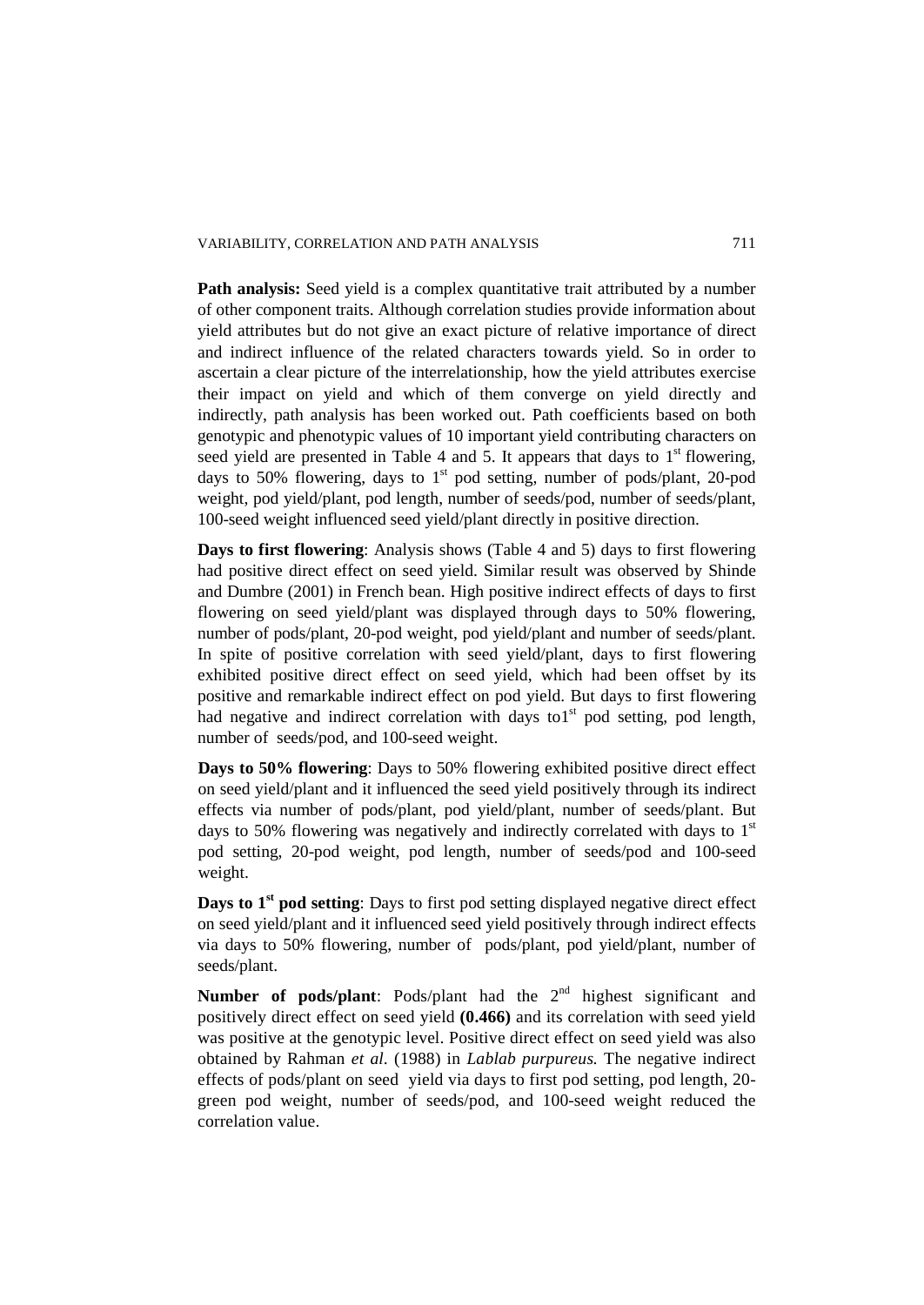| Characters          | Correlation<br>(G&P) | Days to<br>50%<br>flowering | Days to<br>$1st$ pod<br>setting | No. of<br>pods<br>/plant | wt(g)    | 20 pod Pod yield<br>$\sqrt{$ plant $(g)$ | Pod<br>length<br>(cm) | No. of<br>seeds /<br>pod | No. of<br>seeds<br>/plant | $100$ -seed<br>wt(g) | Seed<br>yield<br>/plant (g) |
|---------------------|----------------------|-----------------------------|---------------------------------|--------------------------|----------|------------------------------------------|-----------------------|--------------------------|---------------------------|----------------------|-----------------------------|
| Days to $1st$       | ${\bf G}$            | $0.960**$                   | 0.879**                         | 0.134                    | 0.055    | $0.182*$                                 | $-0.131$              | $-0.060$                 | 0.097                     | $-0.238**$           | 0.080                       |
| flowering           | ${\bf P}$            | 0.958**                     | $0.876**$                       | 0.131                    | 0.050    | $0.179*$                                 | $-0.128$              | $-0.046$                 | 0.099                     | $-0.236**$           | 0.082                       |
| Days to 50%         | ${\bf G}$            |                             | $0.898**$                       | 0.126                    | $-0.032$ | 0.121                                    | $-0.173$              | $-0.036$                 | 0.089                     | $-0.262**$           | 0.064                       |
| flowering           | P                    |                             | $0.897**$                       | 0.122                    | $-0.030$ | 0.119                                    | $-0.178*$             | $-0.035$                 | 0.088                     | $-0.259**$           | 0.063                       |
| Days to $1st$       | $\mathbf G$          |                             |                                 | 0.075                    | $-0.087$ | 0.058                                    | $-0.199*$             | $-0.107$                 | 0.035                     | $-0.230**$           | 0.008                       |
| pod setting         | P                    |                             |                                 | 0.071                    | $-0.088$ | 0.056                                    | $-0.198*$             | $-0.096$                 | 0.036                     | $-0.229**$           | 0.006                       |
| No. of pods/plant   | G                    |                             |                                 |                          | $-0.073$ | $0.877**$                                | $-0.118$              | $-0.071$                 | $0.955**$                 | $-0.168$             | $0.918**$                   |
|                     | ${\bf P}$            |                             |                                 |                          | $-0.069$ | $0.865**$                                | $-0.112$              | $-0.067$                 | $0.948**$                 | $-0.158$             | $0.912**$                   |
| $20$ pod wt $(g)$ . | $\mathsf G$          |                             |                                 |                          |          | $0.355**$                                | $0.302**$             | 0.122                    | $-0.015$                  | 0.017                | $-0.005$                    |
|                     | ${\bf P}$            |                             |                                 |                          |          | $0.348**$                                | $0.298**$             | 0.119                    | $-0.014$                  | 0.015                | $-0.004$                    |
| Pod yield/plant (g) | ${\bf G}$            |                             |                                 |                          |          |                                          | 0.070                 | 0.023                    | $0.877**$                 | $-0.175*$            | $0.837**$                   |
|                     | ${\bf P}$            |                             |                                 |                          |          |                                          | 0.069                 | 0.021                    | $0.871**$                 | $-0.174*$            | $0.832**$                   |
| Pod length (cm)     | G                    |                             |                                 |                          |          |                                          |                       | $0.375**$                | $-0.007$                  | 0.075                | $-0.001$                    |
|                     | ${\bf P}$            |                             |                                 |                          |          |                                          |                       | $0.340**$                | $-0.007$                  | 0.074                | $-0.0008$                   |
| No. of seeds /pod   | G                    |                             |                                 |                          |          |                                          |                       |                          | 0.098                     | 0.088                | 0.110                       |
|                     | $\, {\bf P}$         |                             |                                 |                          |          |                                          |                       |                          | $0.201*$                  | 0.084                | $0.208*$                    |
| No. of seeds /plant | ${\bf G}$            |                             |                                 |                          |          |                                          |                       |                          |                           | $-0.149$             | $0.937**$                   |
|                     | P                    |                             |                                 |                          |          |                                          |                       |                          |                           | $-0.148$             | $0.965**$                   |
| $100$ seed wt (g).  | G                    |                             |                                 |                          |          |                                          |                       |                          |                           |                      | 0.084                       |
|                     | ${\bf P}$            |                             |                                 |                          |          |                                          |                       |                          |                           |                      | 0.081                       |

712 **Table 3. Genotypic(G) and phenotypic(P) correlation coefficients among 11 characters estimated from 66 genotypes of lablab bean.**

\* P < 0.05; \*\* P < 0.01

SALIM *et al.*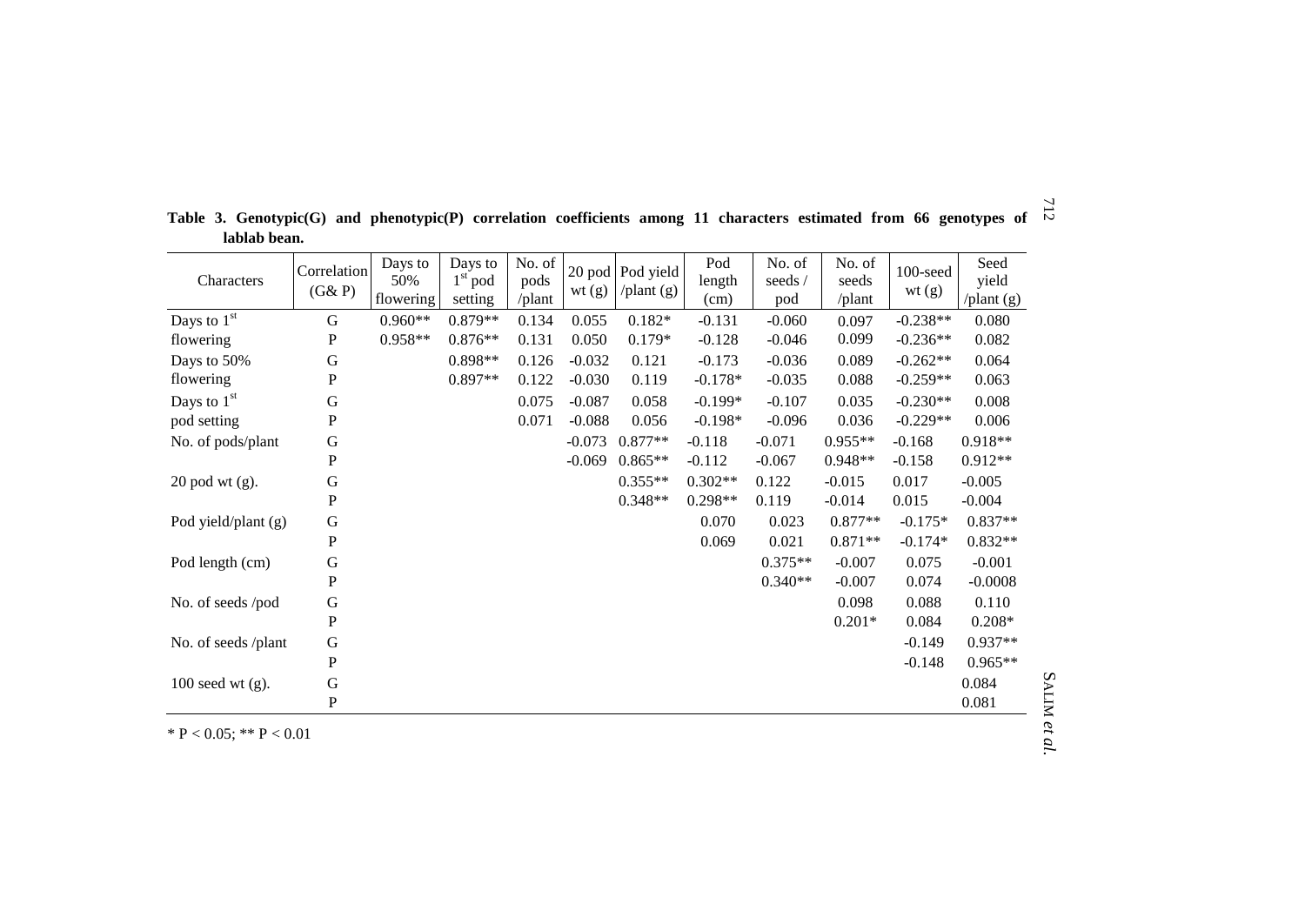| VARIABILITY,<br>Table 4. Path coefficient analysis (on genotypic values) showing direct effect (bold) and indirect effects of 11 characters on pod<br>yield in lablab bean. |                                         |                             |                                 |                          |                 |                            |                       |                                 |                           |                      |                            |
|-----------------------------------------------------------------------------------------------------------------------------------------------------------------------------|-----------------------------------------|-----------------------------|---------------------------------|--------------------------|-----------------|----------------------------|-----------------------|---------------------------------|---------------------------|----------------------|----------------------------|
| Characters                                                                                                                                                                  | Days to<br>1 <sup>st</sup><br>flowering | Days to<br>50%<br>flowering | Days to<br>$1st$ pod<br>setting | No. of<br>pods/<br>plant | 20 pod<br>wt(g) | Pod<br>yield/<br>plant (g) | Pod<br>length<br>(cm) | No. of<br>seeds<br>$\prime$ pod | No. of<br>seeds/<br>plant | $100$ -seed<br>wt(g) | Seed<br>yield/plant<br>(g) |
| Days to $1st$<br>flowering                                                                                                                                                  | 0.041                                   | 0.0057                      | $-.018$                         | 0.0624                   | 0.00078         | 0.0014                     | $-0.0016$             | $-0.004$                        | 0.050                     | $-0.057$             | 0.080                      |
| Days to 50%<br>flowering                                                                                                                                                    | 0.0392                                  | 0.0059                      | $-0.0186$                       | 0.0586                   | $-0.0005$       | 0.0009                     | $-0.0021$             | $-0.0024$                       | 0.045                     | $-0.063$             | 0.064                      |
| Days to $1st$<br>pod setting                                                                                                                                                | $-0.036$                                | 0.0053                      | $-0.021$                        | 0.035                    | $-0.0123$       | 0.0005                     | $-0.0025$             | $-0.0070$                       | 0.018                     | $-0.055$             | 0.008                      |
| No. of pods/<br>plant                                                                                                                                                       | 0.0055                                  | 0.00074                     | $-0.0016$                       | 0.466                    | $-0.0010$       | 0.0068                     | $-0.0015$             | $-0.0047$                       | 0.488                     | $-0.0402$            | $0.918**$                  |
| $20$ pod wt. $(g)$                                                                                                                                                          | 0.0022                                  | $-0.0002$                   | 0.0018                          | $-0.034$                 | 0.0142          | 0.0028                     | 0.0037                | 0.008                           | $-0.0077$                 | 0.0041               | $-0.005$                   |
| Pod yield/<br>plan <sub>t</sub> (g)                                                                                                                                         | 0.0074                                  | 0.0007                      | $-0.0012$                       | 0.409                    | 0.0051          | 0.0078                     | 0.0009                | 0.0015                          | 0.448                     | $-0.042$             | $0.837**$                  |
| Pod length<br>(cm)                                                                                                                                                          | $-0.0054$                               | $-0.0010$                   | 0.0041                          | $-0.055$                 | 0.0043          | 0.0004                     | 0.0123                | 0.025                           | $-0.0036$                 | 0.0179               | $-0.001$                   |
| No. of seeds/<br>pod                                                                                                                                                        | $-0.0025$                               | $-0.0002$                   | 0.0022                          | $-0.033$                 | 0.00173         | 0.00018                    | 0.0046                | 0.066                           | 0.0500                    | 0.0211               | 0.110                      |
| No. of seeds/<br>plant                                                                                                                                                      | 0.0040                                  | 0.0005                      | $-0.0007$                       | 0.445                    | $-0.0002$       | 0.0068                     | $-0.0001$             | $-0.0065$                       | 0.511                     | $-0.0356$            | $0.937**$                  |
| 100-seed wt<br>(g)                                                                                                                                                          | 0.0097                                  | $-0.0016$                   | 0.0048                          | $-0.078$                 | 0.0002          | $-0.0014$                  | 0.0009                | 0.0058                          | $-0.0761$                 | 0.239                | 0.084                      |

**Table 4. Path coefficient analysis (on genotypic values) showing direct effect (bold) and indirect effects of 11 characters on pod yield in lablab bean.**

**Note:** Bold and diagonal figures indicate direct effect; Residual effect: 0.056258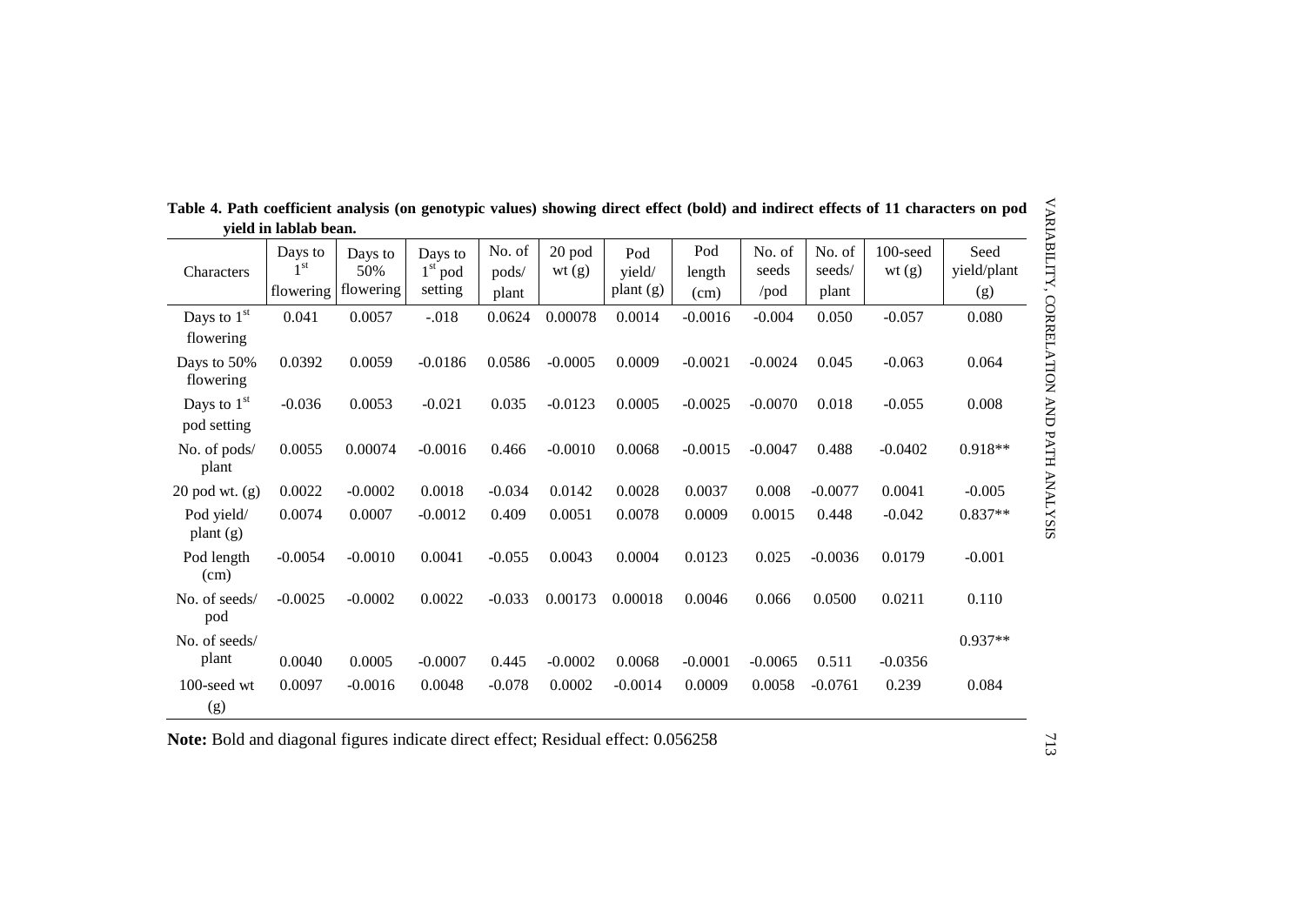| <b>Characters</b>            | Days to $1^\mathrm{st}$<br>flowering | Days to<br>50%<br>flowering | Days to<br>$1st$ pod<br>setting | No.of<br>pods/plant | 20 pod<br>wt(g) | Pod<br>yield/<br>plant<br>(g) | Pod<br>length<br>(cm) | No. of<br>seeds/pod | No. of<br>seeds/<br>plant | $100 -$<br>seed wt<br>(g) | Seed<br>yield/<br>$\mathbf{plant}\left(\mathbf{g}\right)$ |
|------------------------------|--------------------------------------|-----------------------------|---------------------------------|---------------------|-----------------|-------------------------------|-----------------------|---------------------|---------------------------|---------------------------|-----------------------------------------------------------|
| Days to $1st$<br>flowering   | 0.0713                               | 0.0123                      | $-0.0396$                       | 0.0032              | 0.0019          | $-0.0165$                     | 0.0003                | 0.0012              | 0.105                     | $-0.0566$                 | 0.082                                                     |
| Days to 50%<br>flowering     | 0.0683                               | 0.0128                      | $-0.0405$                       | 0.0030              | $-0.001$        | $-0.011$                      | 0.0038                | 0.0009              | .093                      | $-0.063$                  | 0.063                                                     |
| Days to $1st$<br>pod setting | 0.0625                               | 0.0115                      | $-0.0452$                       | 0.0018              | $-0.0032$       | $-0.0053$                     | 0.00042               | 0.0024              | 0.0038                    | $-0.055$                  | 0.008                                                     |
| No. of pods/<br>plant        | 0.0096                               | 0.0016                      | $-0.0034$                       | 0.0239              | $-0.0026$       | $-0.0798$                     | 0.0002                | 0.0017              | 1.001                     | $-0.0403$                 | $0.912**$                                                 |
| 20 pod wt<br>(g)             | 0.0039                               | $-0.0004$                   | 0.0040                          | $-0.0017$           | 0.0359          | $-0.032$                      | $-0.0006$             | $-0.0030$           | $-0.015$                  | 0.0041                    | $-0.005$                                                  |
| Pod yield/<br>plant $(g)$    | 0.0129                               | 0.0016                      | $-0.0026$                       | 0.0201              | 1.274           | $-0.0910$                     | $-0.0002$             | $-0.0005$           | 0.919                     | $-0.042$                  | $0.832**$                                                 |
| Pod length<br>(cm)           | $-0.009$                             | $-0.0023$                   | 0.0089                          | $-0.0028$           | 0.0108          | $-0.006$                      | $-0.0021$             | $-0.0085$           | $-0.0074$                 | 0.0178                    | $-0.0008$                                                 |
| No. of seeds/<br>pod         | $-0.0034$                            | $-0.0005$                   | 0.0043                          | $-0.0016$           | 0.0043          | $-0.0019$                     | $-0.0007$             | $-0.0249$           | 0.2123                    | 0.0202                    | $0.208*$                                                  |
| No. of seeds/<br>plant       | 0.0071                               | 0.0011                      | $-0.0016$                       | 0.0227              | $-0.0005$       | $-0.0793$                     | 0.00001               | $-0.0050$           | 1.056                     | $-0.0355$                 | $0.965**$                                                 |
| 100-seed wt<br>(g)           | $-0.0168$                            | $-0.0034$                   | 0.0104                          | $-0.0040$           | 0.0006          | 0.0158                        | $-0.0002$             | $-0.0021$           | $-0.1563$                 | 0.2399                    | 0.084                                                     |
|                              |                                      |                             |                                 |                     |                 |                               |                       |                     |                           |                           |                                                           |

Table 5. Path coefficient analysis (on phenotypic values) showing direct effect (bold) and indirect effects of 11 characters on pod  $\frac{1}{\sqrt{2}}$ **yield in lablab bean.**

Note: Bold and diagonal figures indicate direct effect, Residual effect 0.013738.

SALIM *et al.*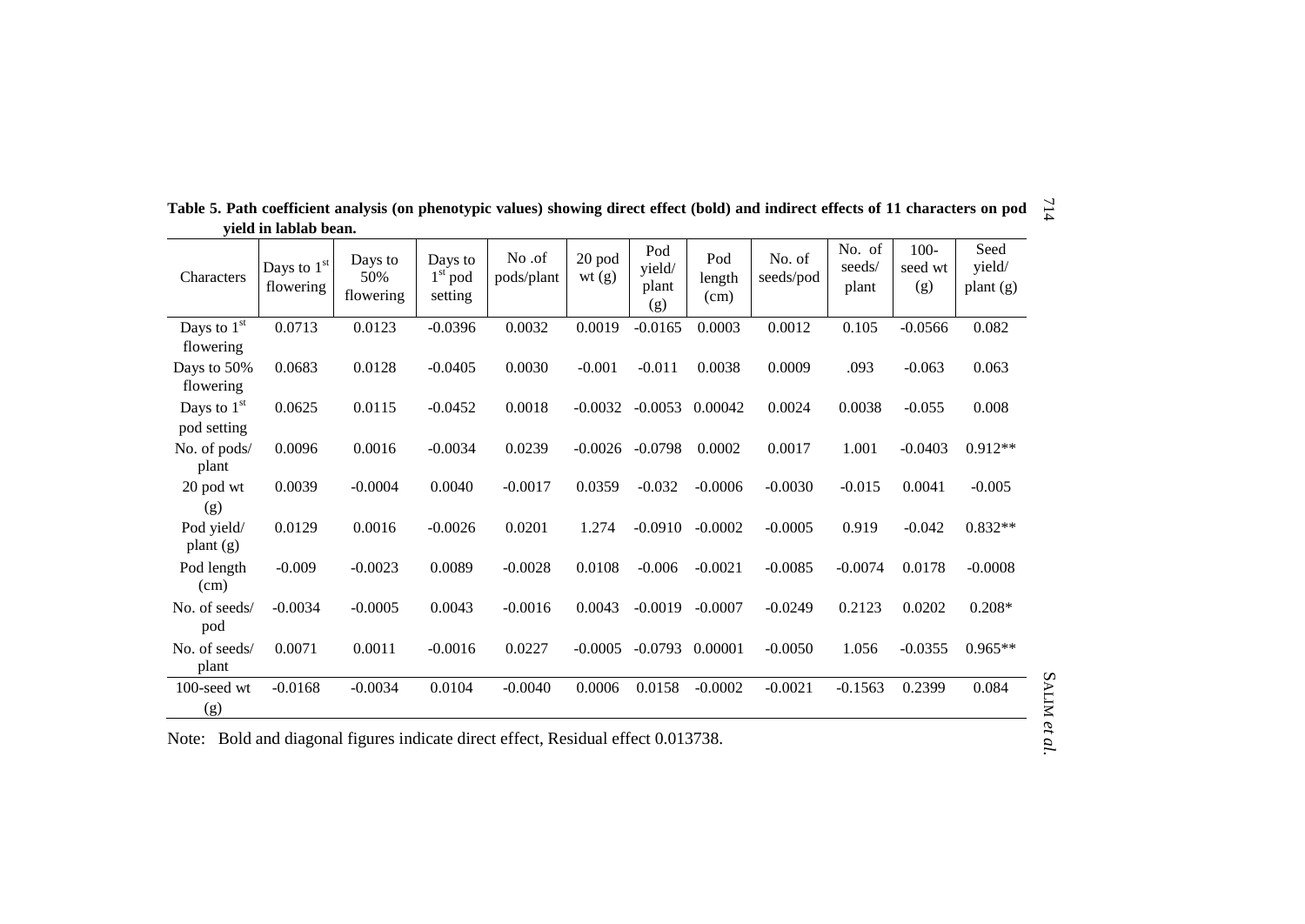**20-pod weight:** 20-pod weight exhibited high positive direct effect on seed yield/plant and its correlation with seed yield was negative and insignificant. It had negative indirect effect on seed yield via days to 50% flowering, number of pods/plant and number of seeds/plant.

**Pod yield/plant:** Pod yield/plant showed positive direct effect on seed yield and its correlation with seed yield was positive and highly significant ( $P < 0.01$ ). But it had negative indirect effect on seed yield via days to  $1<sup>st</sup>$  pod setting and 100seed weight.

**Pod length**: Pod length had positive direct effect on seed yield and its correlation with seed yield was moderate. Nandi *et al*. (1999) observed that pod length had high positive direct effect on pod yield. It contributed positively to seed yield through its indirect effects via days to first pod setting, 20-green pod weight, pod yield/plant, number of seeds/pod and 100-seed weight.

**No. of seeds/pod**: Number of seeds/pod showed positive direct effect on seed yield and its correlation with seed yield was also positive. But the trait had negative indirect effects of days to  $1<sup>st</sup>$  flowering, days to 50% flowering and number of pods/plant.

**No. of seeds/plant**: Number of seeds/plant had the highest positive direct effect on seed yield (**0.511**) and its correlation with seed yield was positive and highly significant at 1% level of probability. The character had negative indirect effects of days to first pod setting, 20-pod weight, pod length, number of seeds/pod and 100-seed weight.

**100-seed weight**: Hundred-seed weight showed positive direct effect on seed yield/plant. Its correlation with seed yield was positively, but the negative indirect effects of 50% flowering, number of pods/plant, pod yield/plant and number of seeds/plant reduced its correlation value with seed yield. On the whole, path coefficients indicated that days to  $1<sup>st</sup>$  flowering, days to 50% flowering, number of pods/plant, 20-pod weight, pod yield/plant, pod length, number of seeds/pod, number of seeds/plant ,100-seed weight seed yield/plant were the most important yield contributing characters. They contributed to pod yield and seed yield directly in positive direction. These nine characters considered as primary yield components in climbing genotypes of lablab bean. Therefore, selection based on these characters would bring about good effect on pod yield and seed yield.

# **References**

Ali, F., B. Sikdar, A. K. Roy and O. I. Joarder. 2005. Correlation and genetic variation of twenty different genotypes of lablab bean [*Lablab purpureus* (L.) Sweet] *Bangladesh. J. Bot.* **34**(2): 125-128.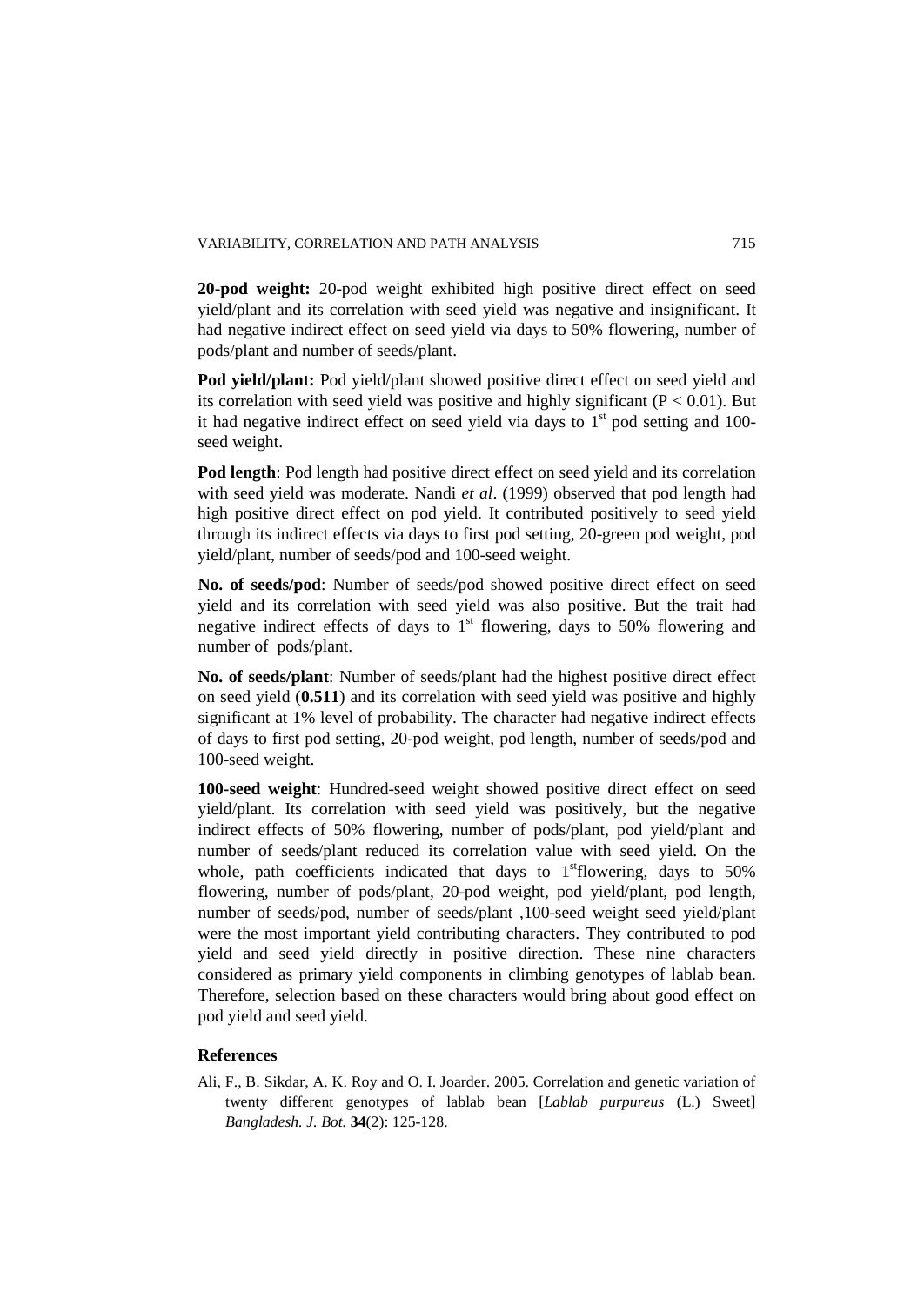- Bullivant, S. H. 1963. Farm crops. Book one. Rural Education Longmans Green and Co. London, P. 10.
- Chakravarty, A. K. 1986. Dolichos bean. Pp. 524-528. In: vegetable crops in India. T.K. Boss and M. G. Som (ed) Naya prokash, Calcutta, India, 775 P.
- Chowdhury, A. R., M. Ali, and M. A. Quadir. 1989. Aspects of pollination and floral biology of lablab bean (*Lablab purpureus* L. Sweet). *J. of the Japanese Society for Horticultural Sci.* **58**(3): 665-71. Pl. Br. Abstr. **60**(12): 1567.
- Chowdhury, A. R., M. Ali, M. A. Qurdir and A.H. Talukder. 1989. Floral biology of hyacinth bean (*L. purpureus* L. Sweet). *Thai J. Agric. Sci*. **22:** 56-67.
- CFLIP (Coordinated Food Legume Improvement Project).1988. Annual Report for 1987- 88, Report number **1:**51-74.
- Chandel, K. P. S. 1983. Path co-efficient analysis of yield components in green seeded pea. *SABRAO J.* **15**(1): 55-64.
- Johnson, K.F. and R.E.Comstoc. 1955. Genotypic and phenotypic correlation in rapeseed and implications in selection. *Agron. J.* **47**(10): 477-483
- Kabir, J and S. Sen. 1987. Studies on genetic variability and heritability in Dolichos bean. *Annals of Agril. Res.* **8**(1): 141-144.
- Katyal, S. L. and K. L. Chandha. 1988.Vegetable growing in India. 2nd Ed. Oxford and IBH publishing Co., New Delhi-110020, P. 68.
- Mishra, H. N., B. Killadi and R. C. Mishra. 1996. Character association and path coefficient analysis in pole type French bean. *Environ and Ecol*. **14**(1): 103-106.
- Nahar, K., M. A. Newaz. 2005. Genetic variability, character association and path analysis in lablab bean (*Lablab purpureus* L.). *International J. of Sustainable Agril. Tech.* **1**(6): 35-40.
- Nandi, A., P. Tripathy and D. Hencha. 1999. Character association, path analysis and selection indices in brown seeded pole French bean (*Phaseolus vulgaris*). *Egyptian J. of Horticulture* **26** (1):59-66.
- Nath, P. 1976. Vegetables for the tropical region. ICAR. New Delhi, P. 40.
- Nath, P. 1976. Vegetables for the Tropical Region, ICAR, New Delhi, (cited from vegetable crops in India. Ed. Bose. T.K., Som, M.G. 1986). Naya Prokash, Calcutta-6, P. 525.
- Purseglove, J.W. 1977. Tropical corps. In: Dicotyledons. Longman, London, Pp. 273-276.
- Raffi, S. A. and Nath. U.K. 2004. Variability, heritability, genetic advance and relationships of yield and yield contributing characters in dry bean (*Phaseolus vulgaris*.). *J. of Biological Sciences* **4**(2): 157-159.
- Rahman, S. 2002. Growth physiology and character association in dwarf and climbing genotypes of lablab bean. M.Sc (Ag.). Thesis, Genet. and Plant Breed. Dept., Bangladesh Agric. Univ., Mymensingh
- Robinson, H. F., R. E. Comstock, and P. H. Harvey. 1949. Estimation heritability and degree of dominance in corn. *Agron. J.* **41:** 353-359.